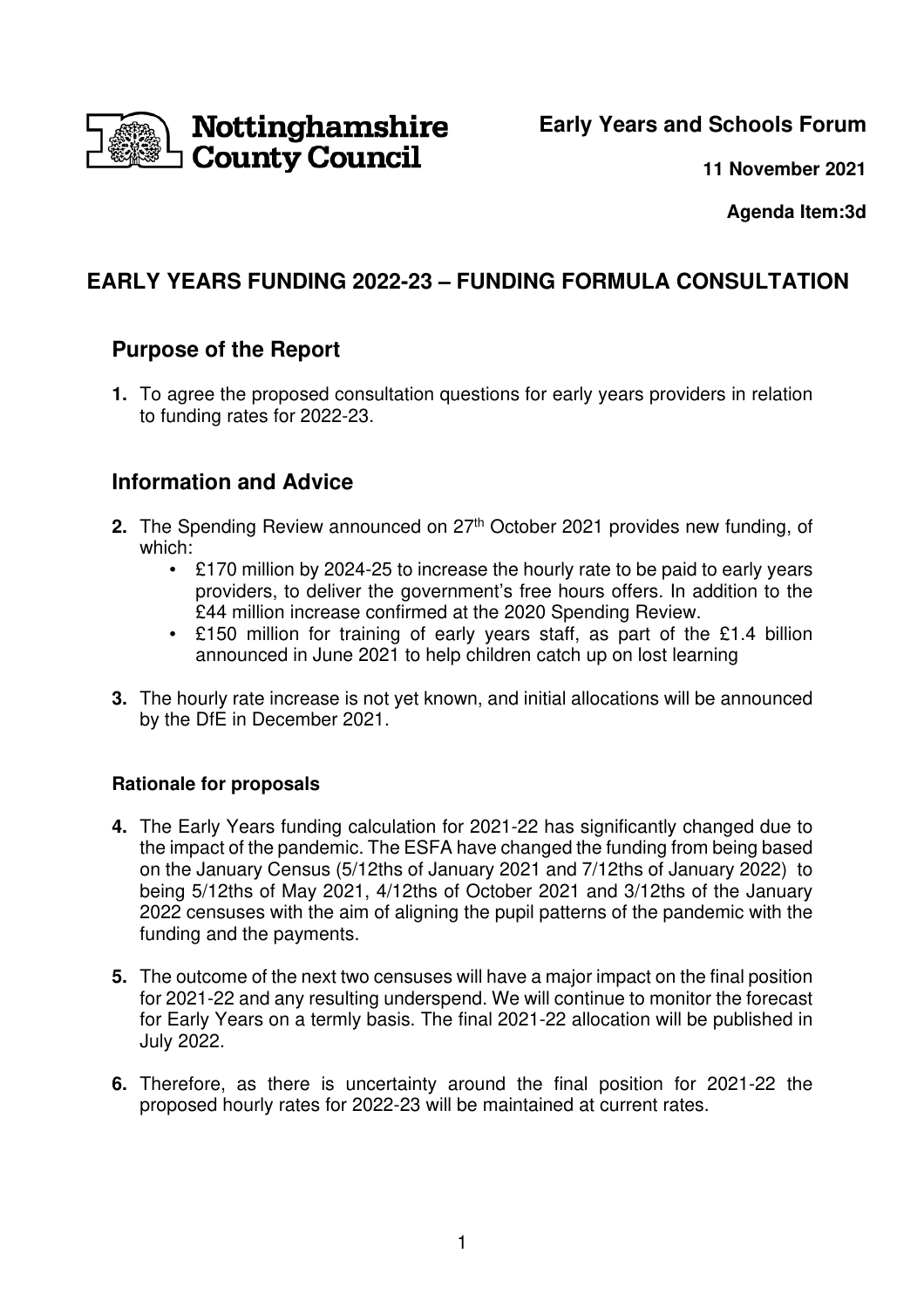- **7.** The financial position will be monitored closely throughout the remainder of 2021- 22 and 2022-23. Any underspend will be reported to the Early Years and Schools Forum and consideration given to distribute this via the hourly rate at a future date.
- **8.** It is the intention to pass on in full the increase in the 2022-23 hourly rate if there are no requirements to increase funding for centrally held budgets for the Early Years Inclusion Fund and Early Years Deprivation Fund.
- **9.** No changes are proposed to the 2-year-old hourly rate or the deprivation factors of the formula.

## **Early Years Consultation Questions**

**10.** The Nottinghamshire EYSFF currently has two factors (basic hourly rate and deprivation) which are listed in the table below together with the criteria for each. The current funding rates for 2021/22 and proposed hourly rates for 2022/23 are illustrated in the tables below.

| <b>Current and Proposed Basic Hourly Rates</b> |  |
|------------------------------------------------|--|
|------------------------------------------------|--|

| <b>Factor</b>                            | 2021-22                  | 2022-23 Proposed                    |
|------------------------------------------|--------------------------|-------------------------------------|
|                                          | <b>Basic Hourly Rate</b> | <b>Basic Hourly Rate</b>            |
| <b>PVI</b><br>&<br>olds<br>2-year        | £5.39                    | £5.39 + 2022-23                     |
| Schools                                  | (38 weeks per annum)     | funding increase to<br>be confirmed |
| 3 - 4-year olds PVI &                    | £4.31                    | £4.31 + 2022-23                     |
| Schools Universal and<br>working parents | (38 weeks per annum)     | funding increase to<br>be confirmed |

### **Current and Proposed Funding Supplements**

| <b>Supplement</b>                                               | 2021-22 Factor Value | 2022-23 Proposed Factor Values |
|-----------------------------------------------------------------|----------------------|--------------------------------|
| 3- & 4-year olds deprivation - LAC, CIN &<br><b>CPP</b>         | £406 per year        | £406 per year                  |
| 3- & 4-year olds deprivation - Based on<br><b>EYPP</b> criteria | 10p per hour         | 10p per hour                   |
| 2-year olds deprivation - LAC, CIN & CPP                        | £406 per year        | £406 per year                  |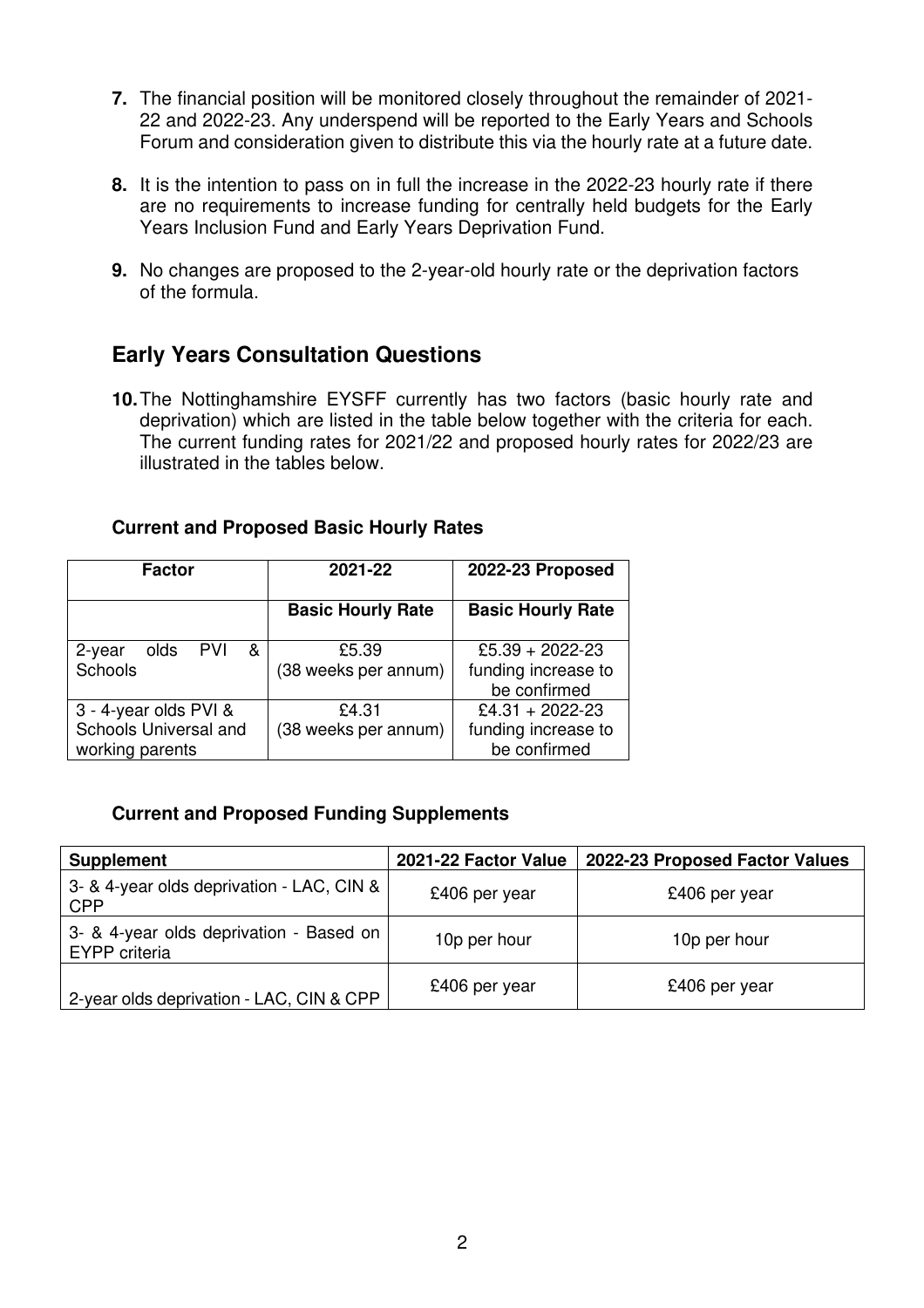### **Early Years Funding Formula Consultation Questions**

#### **Question 1**

Do you understand that the expected increase in the 2022-23 hourly rate, to be announced by the government in December, will be passed on to providers?

Yes/No/Not sure

#### **Question 2**

In consideration with the proposed changes to the hourly rate, do you have any comments or concerns about the impact of this on your provision?

Yes/No/Not sure

#### **Question 3**

Do you understand that any temporary uplift of the rates will be decided and paid to providers when the final position is assessed in July 2022?

Yes/No/Not sure

### **Early years Consultation timetable**

- 11th November Early Years and Schools Forum meeting agree content of consultation.
- Week commencing 15<sup>th</sup>November 2021 consultation period
- **December DSG EY funding allocation announced by ESFA**
- 3rd December 2021 circulation of consultation responses and proposed 2022-23 local funding formula.
- 9th December 2021 Schools Forum meeting recommendation of EY local funding formula.
- $10<sup>th</sup>$  February 2022 agreement of EY local funding formula at Policy Committee.
- 24 February 2022 update to the Early Years and Schools Forum on final 2022- 23 local funding formula for Schools and Early Years
- 31 March 2022 deadline for notification of 2022-23 funding allocation to EY providers